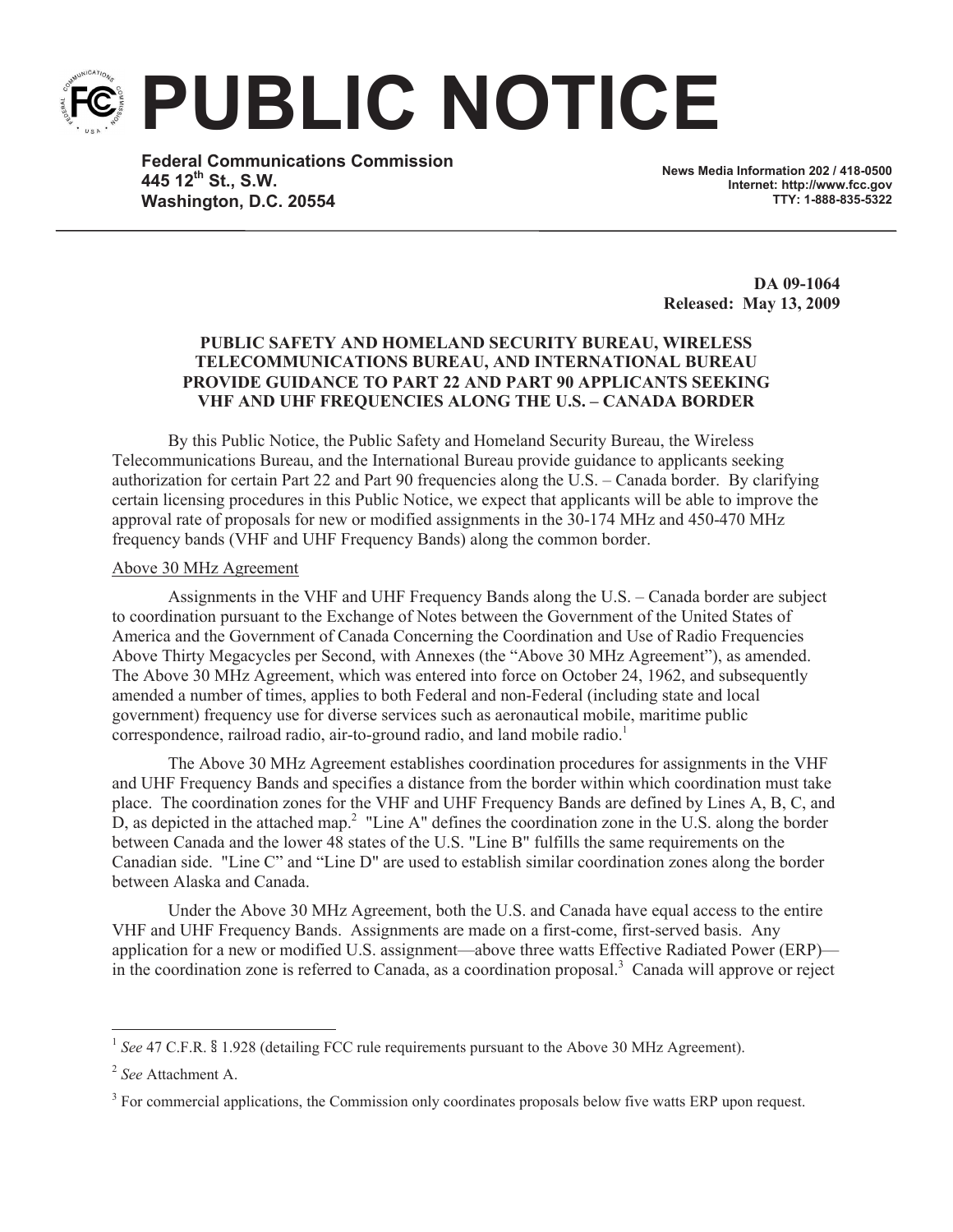a U.S. coordination proposal based on whether or not harmful interference to an incumbent station in Canada is likely to occur from the proposed U.S. assignment.<sup>4</sup>

## Industry Canada Licensing Database

Applicants proposing new or modified assignments in the U.S. can improve their prospects for approval by considering the potential impact to existing frequency assignments in Canada prior to applying to the FCC for VHF or UHF channels in the coordination zones. To examine publicly available assignments in Canada, applicants should use the following link to Industry Canada's web site: http://spectrumdirect.ic.gc.ca/.

Using the above link, applicants may search the Industry Canada licensing database using any of the various search tools provided under the "Radio Frequency Search" heading. Applicants can examine individual frequencies or frequency bands using the search tools.

### Interference Analysis

If a U.S. applicant finds within the coordination zone an existing co-channel or adjacent channel frequency assignment in Canada, the applicant should consider performing an engineering study to determine whether the proposed facilities would be likely to create harmful interference to the assignment in Canada. Any such analysis should consider worst-case scenarios (for example, location of the mobile units at the edge and/or at the highest ground elevation of its service area) and should use generallyaccepted engineering practices. Applicants may base their analysis on terrain sensitive propagation models using terrain data consistent with what is used in Canada. Appropriate terrain data can be found at: http://www.geobase.ca/geobase/en/data/cded/index.html.<sup>5</sup>

While a signal strength limit is not listed under the treaty, Industry Canada will typically reject a U.S. coordination proposal that is predicted to produce a signal strength exceeding -146 dBW (based on 10% time / 50% location variability) at the location of a Canadian base or mobile station operating on the proposed frequency. Applicants may wish to consider including with their application an engineering exhibit used to determine compliance with this signal strength criterion in order to assist Canadian authorities in their review.<sup>6</sup>

In situations where the interference analyses conducted by a U.S. applicant and those conducted by Industry Canada differ, the Federal Communications Commission and Industry Canada will coordinate to determine an appropriate route forward.<sup>7</sup>

#### Publicly Available Data

Applicants should be aware that most but not all licensed stations in Canada appear in Canada's publicly available database.<sup>8</sup> Therefore, the steps we describe above will prove useful as a first step for applicants seeking to avoid obvious conflicts.

<sup>&</sup>lt;sup>4</sup> Any proposal with an ERP of three to five watts that is rejected by Canada may be granted secondary status under the treaty if the Commission determines the potential for harmful interference to an incumbent in Canada is limited.

 $5$  Applicants may access data for terrain in the U.S. using the following link: http://www.fcc.gov/oet/dtv/dtv\_apps.html.

<sup>&</sup>lt;sup>6</sup> Information submitted with the initial new or modification application will not be reviewed or sent to Canada due to the automated process of the Commission's Universal Licensing System (ULS). Applicants that want their engineering or justification reviewed based on the initial filing should have the frequency coordinator contact the appropriate Bureau representative listed below so that comments can be sent to Canada.

 $<sup>7</sup>$  Applicants with exceptionally large projects may contact the FCC before filing to address issues related to large-</sup> scale deployments in the coordination zone.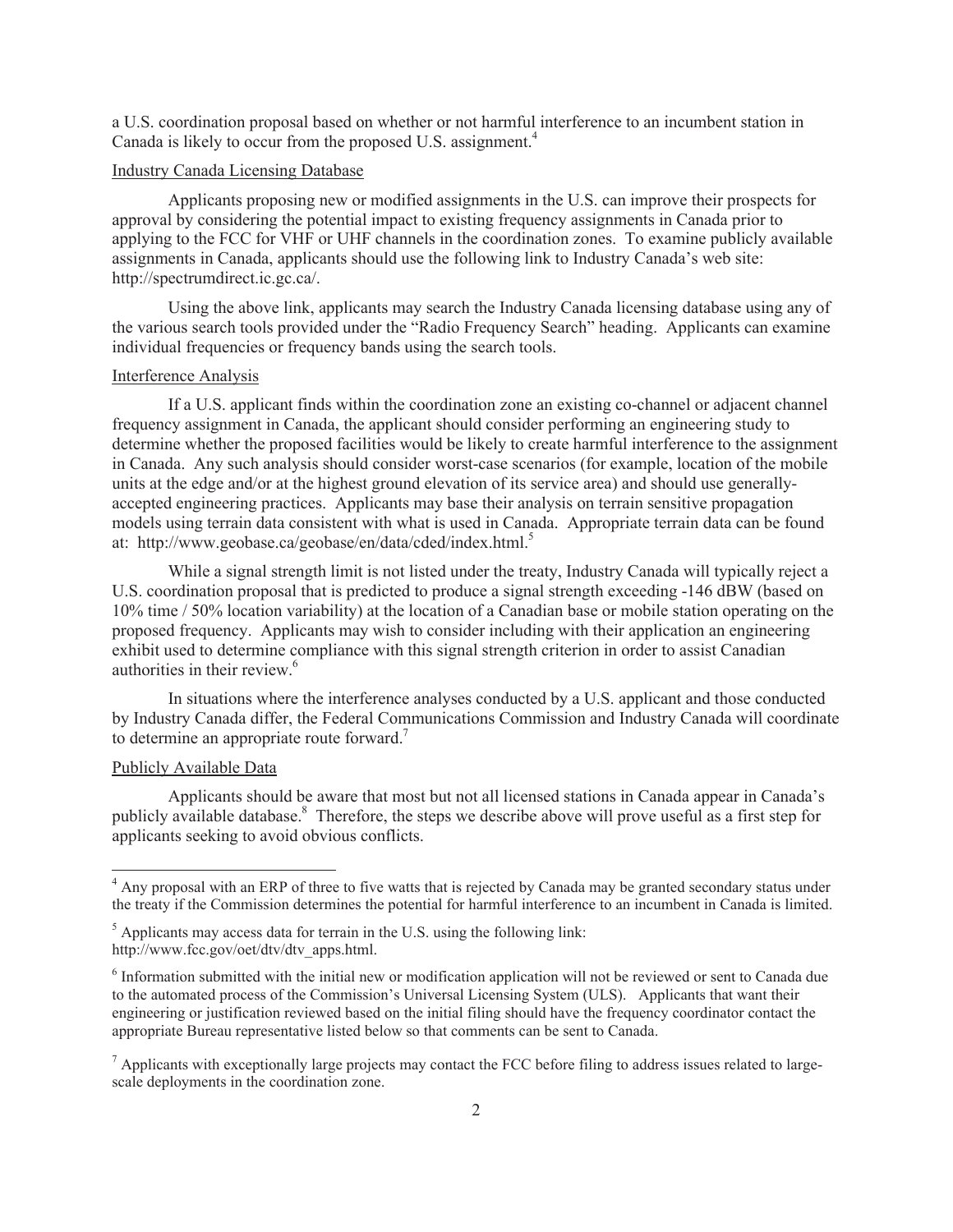# Contact Information

For further information regarding treaty issues, contact Brian Marenco, Policy Division, Public Safety and Homeland Security Bureau at (202) 418-0838 or by email at Brian.Marenco@fcc.gov; for public safety licensing issues, contact Tracy Simmons, Policy Division, Public Safety and Homeland Security Bureau at (717) 338-2657 or by email at Tracy. Simmons@fcc.gov; and for Industrial/Business licensing issues,, contact Terry Fishel, Mobility Division, Wireless Telecommunications Bureau, at (717) 338-2602 or by email at Terry.Fishel@fcc.gov.

 $-$  FCC  $-$ 

<sup>&</sup>lt;sup>8</sup> Industry Canada indicates that over 90% of all stations licensed in Canada appear in the publicly available database.